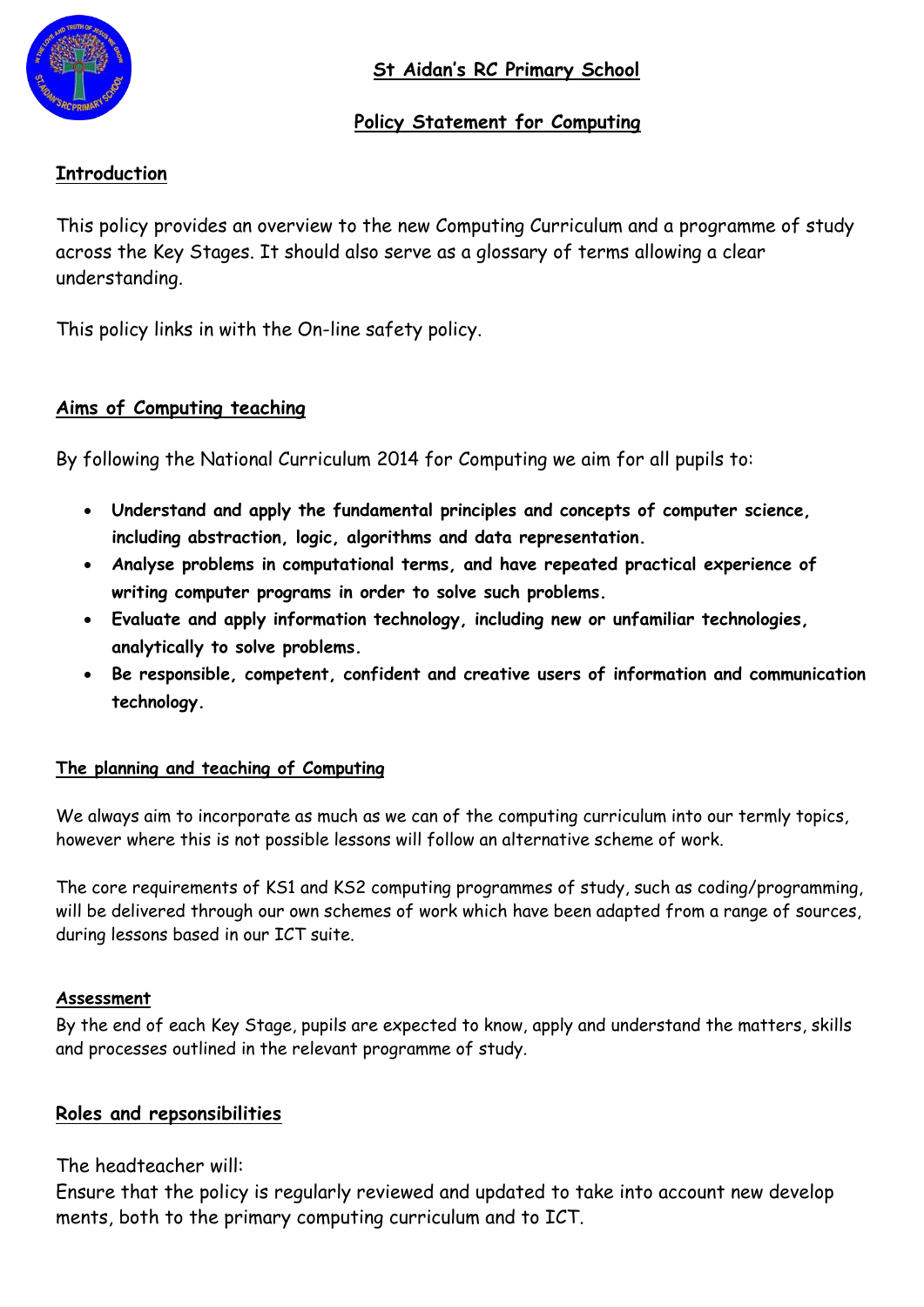The computing subject leader will:

• Provide support, advice and resources to members of staff;

• Monitor the teaching of Computing, revising policies and supporting staff with planning of computing where necessary;

• Monitor the teaching of computing across the school highlighting the continuity and progression of the areas taught across the school;

• Attend relevant training and support staff in CPD needs.

• Monitor the use and need of resources throughout the school.

• Keep up-to-date with new developments in computing and communicate such information and developments to colleagues.

Teachers will:

• Plan and deliver the requirements of the KS1 and KS2 computing programmes of study to the best of their abilities.

•Set high expectations for all their pupils, including pupils with special educational needs and/or disabilities.

•Encourage pupils to apply their knowledge, skills and understanding of computers and iCT across the curriculum.

•Maintain up-to-date assessment records.

### **Monitoring**

Computing is monitored by the subject lead and monitoring is carried out regularly through:

- Scrutiny of plans
- Monitoring of pupils' books
- Learning walks
- Pupil surveys
- Lesson observations

#### **Glossary of Terms**

#### **Abstraction**

Only focussing on the details relevant to the task, in computing this may be by using a database to handle data. In doing this the data can be looked at in specific groups. An example is using Target Tracker to show the progress of pupils on Pupil Premium.

#### **Logic**

The non-arithmetic operations performed by a computer, such as sorting, comparing, and matching, that involve yes-no decisions. This might be completed using programs such as Excel or Flowol.

#### **Algorithms**

The step-by-step procedure for a machine to complete a task, for example the instructions given to a pro-bot to guide it round a track, or the instructions put into a bee-bot to guide it through a maze. **Data Representation**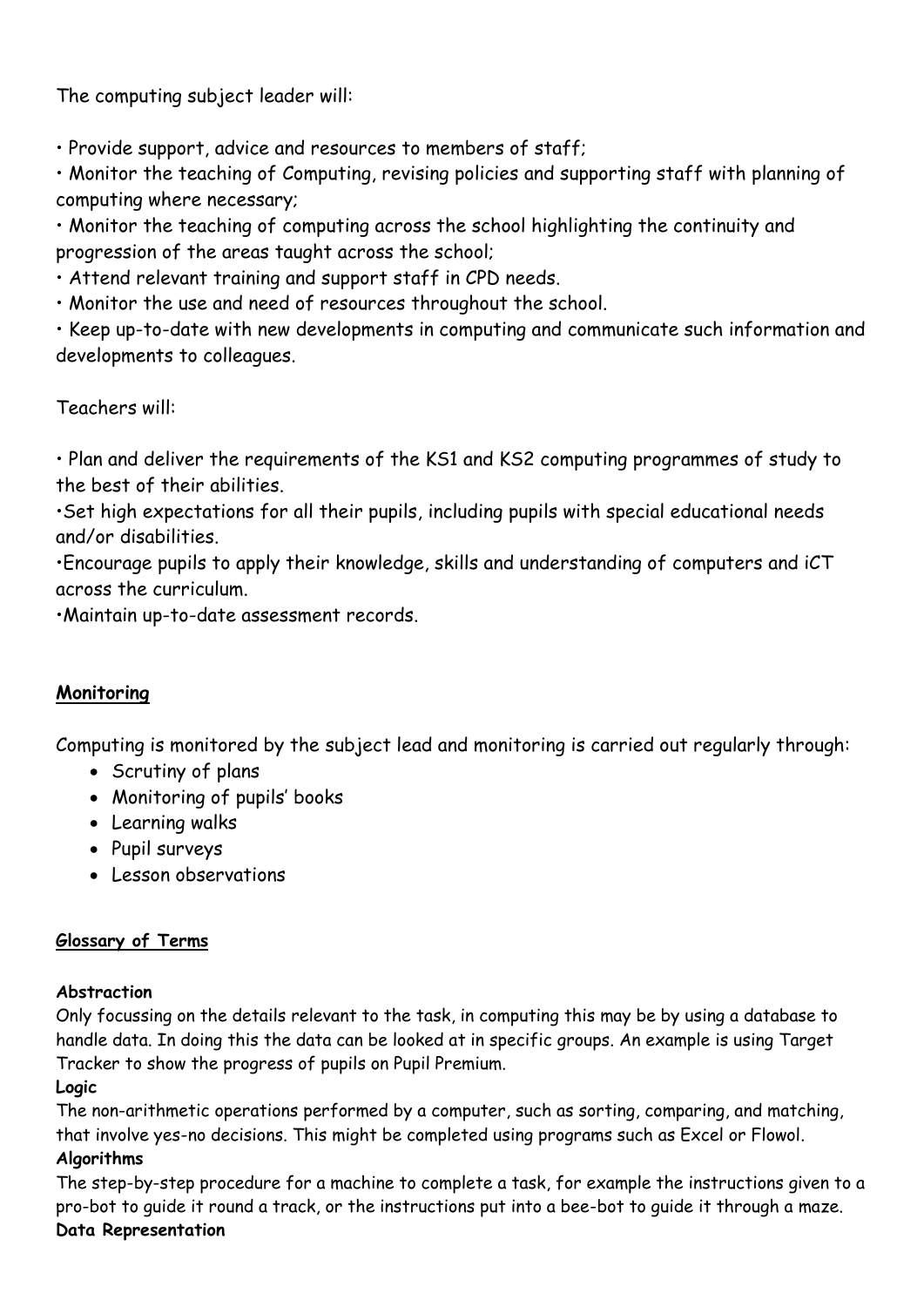The way in which information is presented. In its simplest form this could be representing a data set as a graph. However it is also using the appropriate software for the task. Not everything has to be done in Word or PowerPoint.

# **Key Stage 1**

By the end of Key Stage 1 children should be able to:

- Understand what algorithms are; how they are implemented as programs on digital devices; and that programs execute by following precise and unambiguous instructions
	- o Think of a cup tea, what steps need to be taken to make it? What decisions have to be made? Do you want milk? Do you want sugar?
	- o Program a Bee-Bot through a maze, right down the instructions first, plan the instructions.
	- o Program a Pro-Bot to travel to a specific point. What instructions do you need to include in order for it to get there? Links to maths, measuring, angles, turns.
- Create and debug simple programs
	- o Why does my cup of tea not taste right? Is it too sweet, too milky?
	- o Bee-Bot and Pro-Bot, where has it gone wrong, where does it need to change?
	- o Flowol 4. Why are the lights not working?
- Use logical reasoning to predict the behaviour of simple programs
	- $\circ$  If I put in two spoons of sugar will I like my cup of tea?
	- o If I put in these instructions where will the Bee-Bot/Pro-Bot end up?
	- o Scratch. Where will the cat end up?
	- o Logic. Moving the turtle?
- Use technology purposefully to create, organise, store, manipulate and retrieve digital content
	- o Create a folder and save work
- Use technology safely and respectfully, keeping personal information private; know where to go for help and support when they have concerns about material on the internet
	- o Ceop
	- o Hector the Protector
- Recognise common uses of information technology beyond school
	- o Learning Platform
	- o Create a poster on publisher for all the technology they use at home

#### **Key Stage 2**

By the end of Key Stage 1 children should be able to:

- Design, write and debug programs that accomplish specific goals, including controlling or simulating physical systems; solve problems by decomposing them into smaller parts
	- o What steps are required to make a cup of tea?
	- o Probots, around the rally track or to check points around the fairground.
	- o Trip to a centre that uses controls
- Use sequence, selection and repetition in programs; work with variables and various forms of input and output
	- o Probots, repetition to draw shapes